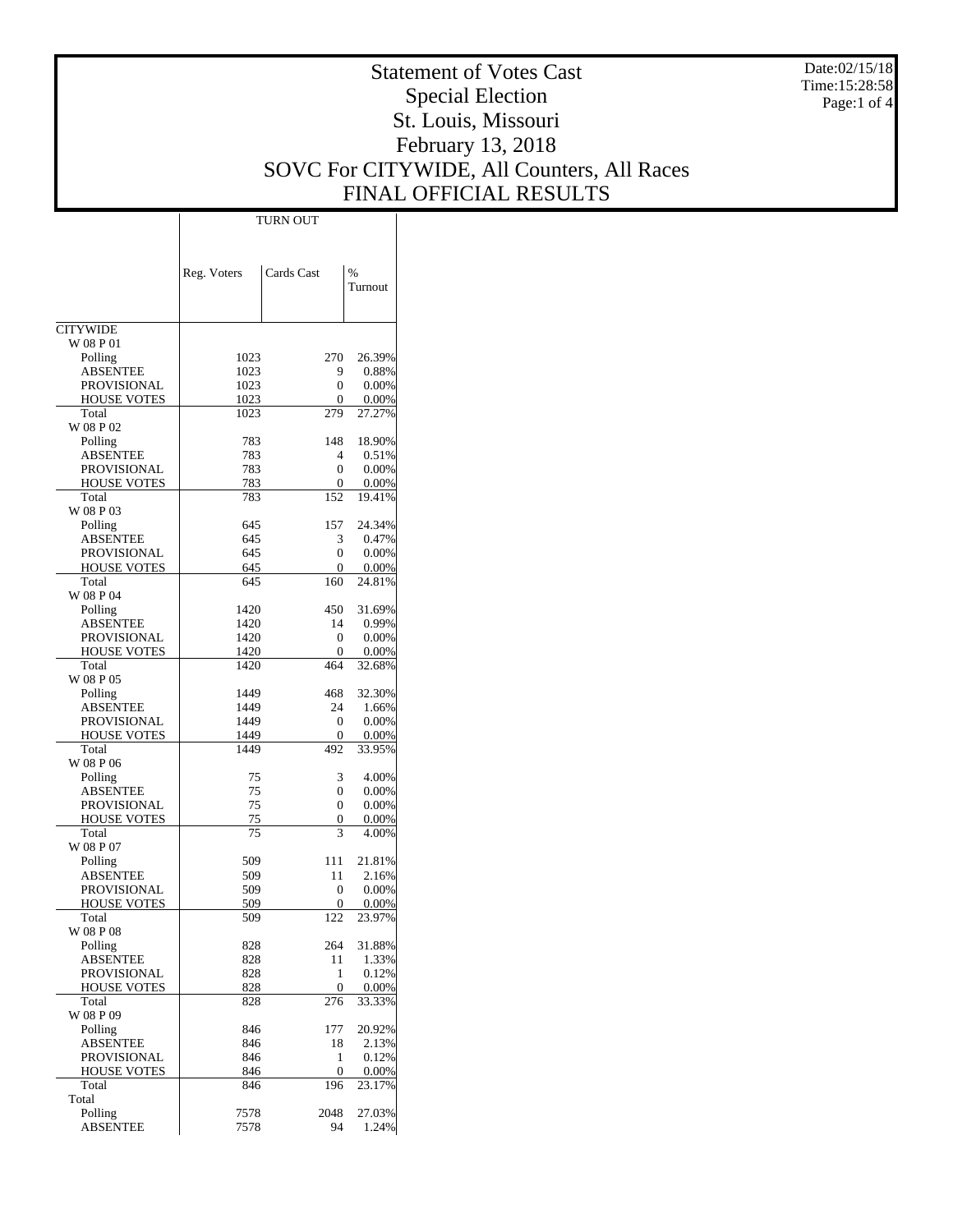|  | Date:02/15/18<br>Time:15:28:58<br>Page:2 of 4 |                               |                 |  |  |
|--|-----------------------------------------------|-------------------------------|-----------------|--|--|
|  | Reg. Voters                                   | <b>TURN OUT</b><br>Cards Cast | $\%$<br>Turnout |  |  |

 PROVISIONAL HOUSE VOTES 7578 2 0.03% 7578 0 0.00%  $\begin{array}{r|cc} \hline 7578 & 2 & 0.03\% \ \hline 7578 & 0 & 0.00\% \ \hline 7578 & 2144 & 28.29\% \ \hline \end{array}$ 

Total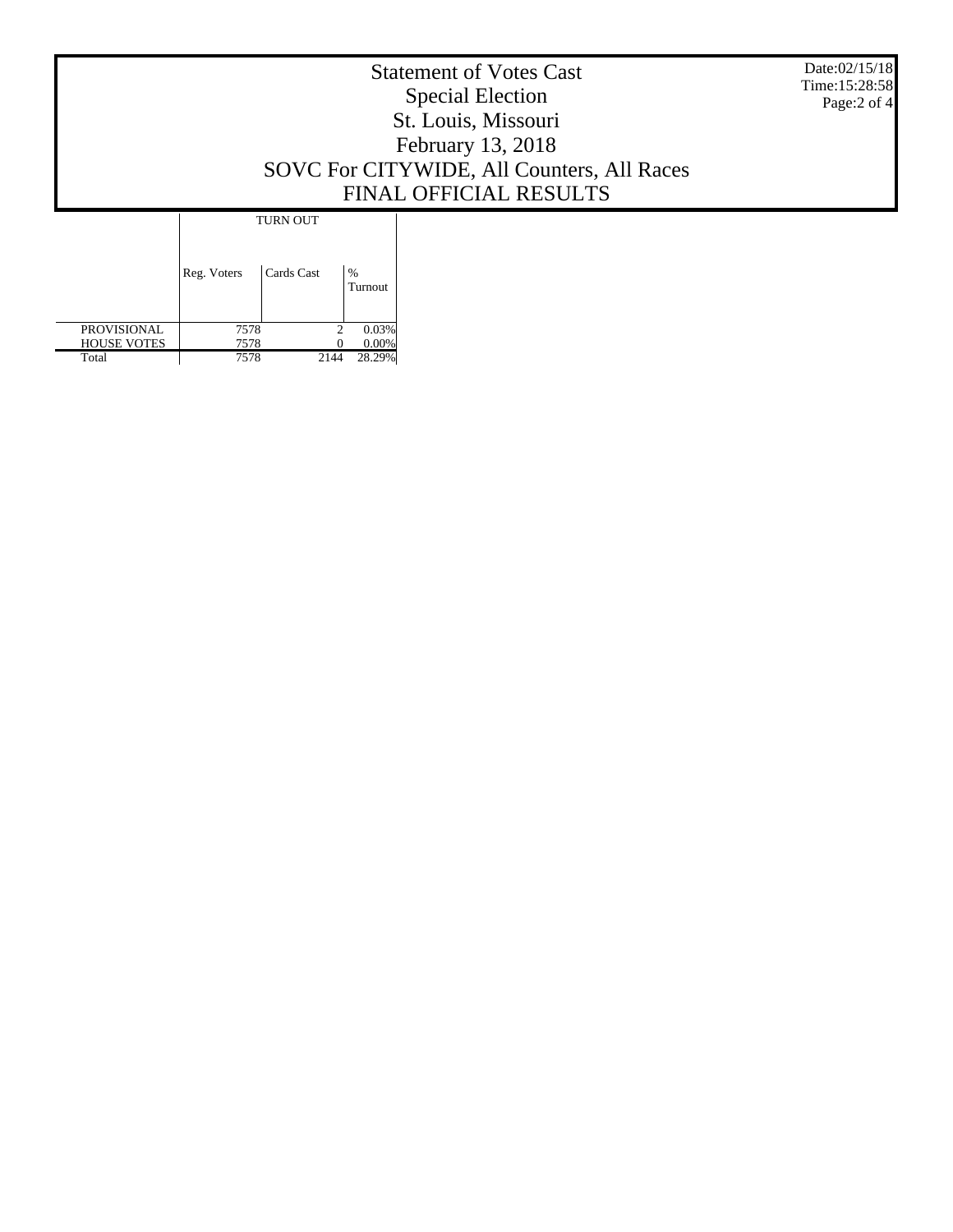Date:02/15/18 Time:15:28:58 Page:3 of 4

## Statement of Votes Cast Special Election St. Louis, Missouri February 13, 2018 SOVC For CITYWIDE, All Counters, All Races FINAL OFFICIAL RESULTS

## ALDERMAN WD 8

|                                          | Reg. Voters  | Times<br>Counted               | <b>Total Votes</b>                   | PAUL FEHLER                          |                  | <b>ANNIE RICE</b>                |                  | Write-In Votes                   |                |
|------------------------------------------|--------------|--------------------------------|--------------------------------------|--------------------------------------|------------------|----------------------------------|------------------|----------------------------------|----------------|
| <b>CITYWIDE</b>                          |              |                                |                                      |                                      |                  |                                  |                  |                                  |                |
| $\rm W$ 08 P $01$                        |              |                                |                                      |                                      |                  |                                  |                  |                                  |                |
| Polling                                  | 1023         | 270                            | 270                                  | 88                                   | 32.59%           |                                  | 182 67.41%       | $\mathbf{0}$                     | 0.00%          |
| <b>ABSENTEE</b>                          | 1023         | 9                              | 9                                    | 6                                    | 66.67%           | 3                                | 33.33%           | $\mathbf{0}$                     | 0.00%          |
| PROVISIONAL                              | 1023         | $\boldsymbol{0}$               | $\boldsymbol{0}$                     | $\mathbf{0}$                         |                  | $\theta$                         |                  | $\boldsymbol{0}$                 |                |
| <b>HOUSE VOTES</b>                       | 1023         | $\mathbf{0}$                   | $\overline{0}$                       | $\overline{0}$                       |                  | $\overline{0}$                   |                  | $\mathbf{0}$                     |                |
| Total                                    | 1023         | 279                            | 279                                  | 94                                   | 33.69%           | 185                              | 66.31%           | $\theta$                         | 0.00%          |
| W 08 P 02                                | 783          |                                |                                      |                                      | 51.35%           |                                  | 47.97%           |                                  | 0.68%          |
| Polling<br><b>ABSENTEE</b>               | 783          | 148<br>$\overline{4}$          | 148<br>4                             | 76                                   | 4 100.00%        | 71<br>$\boldsymbol{0}$           | 0.00%            | 1<br>$\mathbf{0}$                | 0.00%          |
| <b>PROVISIONAL</b>                       | 783          | $\mathbf{0}$                   | $\boldsymbol{0}$                     | $\overline{0}$                       |                  | $\theta$                         |                  | $\boldsymbol{0}$                 |                |
| <b>HOUSE VOTES</b>                       | 783          | $\mathbf{0}$                   | $\overline{0}$                       | $\boldsymbol{0}$                     |                  | $\boldsymbol{0}$                 |                  | $\mathbf{0}$                     |                |
| Total                                    | 783          | 152                            | 152                                  | 80                                   | 52.63%           | 71                               | 46.71%           | 1                                | 0.66%          |
| W 08 P 03                                |              |                                |                                      |                                      |                  |                                  |                  |                                  |                |
| Polling                                  | 645          | 157                            | 157                                  | 63                                   | 40.13%           | 92                               | 58.60%           | $\mathfrak{2}$                   | 1.27%          |
| <b>ABSENTEE</b>                          | 645          | 3                              | 3                                    | $\boldsymbol{2}$                     | 66.67%           | 1                                | 33.33%           | $\boldsymbol{0}$                 | 0.00%          |
| PROVISIONAL                              | 645          | $\boldsymbol{0}$               | $\boldsymbol{0}$                     | $\boldsymbol{0}$                     |                  | $\theta$                         |                  | $\boldsymbol{0}$                 |                |
| <b>HOUSE VOTES</b>                       | 645          | $\mathbf{0}$                   | $\theta$                             | $\overline{0}$                       |                  | $\overline{0}$                   |                  | $\mathbf{0}$                     |                |
| Total                                    | 645          | 160                            | 160                                  | 65                                   | 40.63%           | 93                               | 58.13%           | $\overline{c}$                   | 1.25%          |
| W 08 P 04                                |              |                                |                                      |                                      |                  |                                  |                  |                                  |                |
| Polling                                  | 1420<br>1420 | 450<br>14                      | 450<br>14                            | 155<br>5                             | 34.44%<br>35.71% | 289<br>9                         | 64.22%<br>64.29% | 6<br>$\mathbf{0}$                | 1.33%<br>0.00% |
| <b>ABSENTEE</b><br><b>PROVISIONAL</b>    | 1420         | $\boldsymbol{0}$               | $\boldsymbol{0}$                     | $\mathbf{0}$                         |                  | $\mathbf{0}$                     |                  | $\boldsymbol{0}$                 |                |
| <b>HOUSE VOTES</b>                       | 1420         | $\mathbf{0}$                   | $\mathbf{0}$                         | $\mathbf{0}$                         |                  | $\overline{0}$                   |                  | $\mathbf{0}$                     |                |
| Total                                    | 1420         | 464                            | 464                                  | 160                                  | 34.48%           | 298                              | 64.22%           | 6                                | 1.29%          |
| W 08 P 05                                |              |                                |                                      |                                      |                  |                                  |                  |                                  |                |
| Polling                                  | 1449         | 468                            | 468                                  | 209                                  | 44.66%           | 258                              | 55.13%           | 1                                | 0.21%          |
| <b>ABSENTEE</b>                          | 1449         | 24                             | 24                                   | 16                                   | 66.67%           | 8                                | 33.33%           | $\mathbf{0}$                     | 0.00%          |
| <b>PROVISIONAL</b>                       | 1449         | $\mathbf{0}$                   | $\mathbf{0}$                         | $\boldsymbol{0}$                     |                  | $\theta$                         |                  | $\boldsymbol{0}$                 |                |
| <b>HOUSE VOTES</b>                       | 1449         | $\mathbf{0}$                   | $\theta$                             | $\mathbf{0}$                         |                  | $\overline{0}$                   |                  | $\mathbf{0}$                     |                |
| Total                                    | 1449         | 492                            | 492                                  | 225                                  | 45.73%           | 266                              | 54.07%           | 1                                | 0.20%          |
| W 08 P 06                                |              |                                |                                      |                                      |                  |                                  |                  |                                  |                |
| Polling                                  | 75           | 3                              | 3                                    | 1                                    | 33.33%           | $\overline{2}$                   | 66.67%           | $\boldsymbol{0}$                 | 0.00%          |
| <b>ABSENTEE</b>                          | 75<br>75     | $\mathbf{0}$<br>$\mathbf{0}$   | $\boldsymbol{0}$<br>$\boldsymbol{0}$ | $\boldsymbol{0}$<br>$\overline{0}$   |                  | $\overline{0}$<br>$\overline{0}$ |                  | $\boldsymbol{0}$                 |                |
| <b>PROVISIONAL</b><br><b>HOUSE VOTES</b> | 75           | $\mathbf{0}$                   | $\boldsymbol{0}$                     | $\theta$                             |                  | $\boldsymbol{0}$                 |                  | $\boldsymbol{0}$<br>$\theta$     |                |
| Total                                    | 75           | 3                              | 3                                    | $\mathbf{1}$                         | 33.33%           | $\overline{2}$                   | 66.67%           | $\Omega$                         | 0.00%          |
| W 08 P 07                                |              |                                |                                      |                                      |                  |                                  |                  |                                  |                |
| Polling                                  | 509          | 111                            | 111                                  | 33                                   | 29.73%           | 78                               | 70.27%           | $\mathbf{0}$                     | 0.00%          |
| <b>ABSENTEE</b>                          | 509          | 11                             | 11                                   | 6                                    | 54.55%           | 5                                | 45.45%           | $\mathbf{0}$                     | 0.00%          |
| PROVISIONAL                              | 509          | $\boldsymbol{0}$               | $\boldsymbol{0}$                     | $\mathbf{0}$                         |                  | $\theta$                         |                  | $\boldsymbol{0}$                 |                |
| <b>HOUSE VOTES</b>                       | 509          | $\mathbf{0}$                   | $\Omega$                             | $\theta$                             |                  | $\overline{0}$                   |                  | $\theta$                         |                |
| Total                                    | 509          | 122                            | 122                                  | 39                                   | 31.97%           | 83                               | 68.03%           | $\theta$                         | 0.00%          |
| W 08 P 08                                |              |                                |                                      |                                      |                  |                                  |                  |                                  |                |
| Polling                                  | 828          | 264                            | 264                                  |                                      | 125 47.35%       |                                  | 139 52.65%       | $\overline{0}$                   | $0.00\%$       |
| ABSENTEE                                 | 828          | 11                             | 11                                   |                                      | 6 54.55%         |                                  | 5 45.45%         | $\mathbf{0}$                     | $0.00\%$       |
| <b>PROVISIONAL</b><br><b>HOUSE VOTES</b> | 828<br>828   | $\mathbf{1}$<br>$\overline{0}$ | $\mathbf{1}$<br>$\boldsymbol{0}$     | $\boldsymbol{0}$<br>$\boldsymbol{0}$ | 0.00%            | $\boldsymbol{0}$                 | 1 100.00%        | $\mathbf{0}$<br>$\boldsymbol{0}$ | $0.00\%$       |
| Total                                    | 828          | 276                            | 276                                  | 131                                  | 47.46%           | 145                              | 52.54%           | $\Omega$                         | $0.00\%$       |
| W 08 P 09                                |              |                                |                                      |                                      |                  |                                  |                  |                                  |                |
| Polling                                  | 846          | 177                            | 177                                  | 48                                   | 27.12%           |                                  | 127 71.75%       | 2                                | 1.13%          |
| <b>ABSENTEE</b>                          | 846          | 18                             | 18                                   | 8                                    | 44.44%           |                                  | 10 55.56%        | $\mathbf 0$                      | $0.00\%$       |
| <b>PROVISIONAL</b>                       | 846          | 1                              | $\mathbf{1}$                         | $\boldsymbol{0}$                     | 0.00%            |                                  | 1 100.00%        | $\mathbf{0}$                     | $0.00\%$       |
| <b>HOUSE VOTES</b>                       | 846          | $\mathbf{0}$                   | $\mathbf{0}$                         | $\mathbf{0}$                         |                  | $\boldsymbol{0}$                 |                  | $\mathbf{0}$                     |                |
| Total                                    | 846          | 196                            | 196                                  | 56                                   | 28.57%           | 138                              | 70.41%           | $\overline{2}$                   | 1.02%          |
| Total                                    |              |                                |                                      |                                      |                  |                                  |                  |                                  |                |
| Polling                                  | 7578         | 2048                           | 2048                                 | 798                                  | 38.96%           | 1238                             | 60.45%           | 12                               | 0.59%          |
| <b>ABSENTEE</b>                          | 7578         | 94                             | 94                                   |                                      | 53 56.38%        |                                  | 41 43.62%        | $\theta$                         | $0.00\%$       |